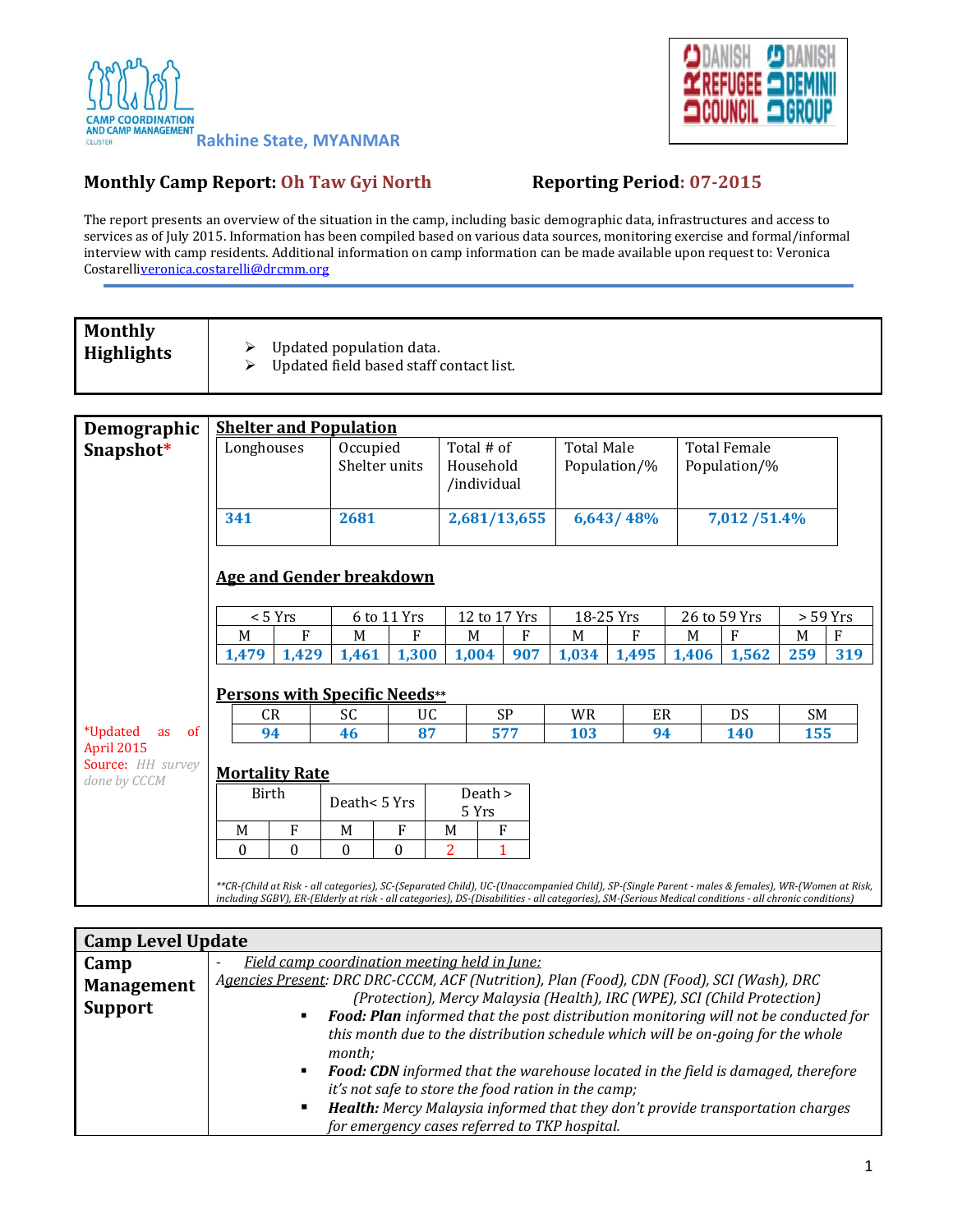



|                         | General updates from different actors;<br>٠                                                                                                                                                                                                                                                                                                                                                                                            |
|-------------------------|----------------------------------------------------------------------------------------------------------------------------------------------------------------------------------------------------------------------------------------------------------------------------------------------------------------------------------------------------------------------------------------------------------------------------------------|
|                         | Next Camp Coordination meeting at field level is scheduled on the 23 <sup>rd</sup> of July at 10:30.<br>٠<br>Next meeting with CMC members is scheduled on the 29th of July (time to be confirmed).<br>Committees meeting:<br>⋗<br>Women group on the 3rd of July;<br>$\circ$<br>Elderly group on the 8th of July;<br>$\circ$<br>Youth group female on the 21st of July;<br>$\circ$<br>Youth group male on the 8th of July;<br>$\circ$ |
| <b>Other</b><br>updates | <u>Monitoring and referral:</u><br>Wash Infrastructure monitoring on the $4th$ week of July.<br>Hygiene Kit distribution monitoring (depending on distribution schedule).<br>Food distribution (depending on distribution schedule).<br>CRM on-going.                                                                                                                                                                                  |

| <b>Camp Sectoral Update</b>                            |                                                                                                                                                                                                                                                                                                                                                                                     | <b>Planned activities</b>                                                                                                                                                                                                                                                       |
|--------------------------------------------------------|-------------------------------------------------------------------------------------------------------------------------------------------------------------------------------------------------------------------------------------------------------------------------------------------------------------------------------------------------------------------------------------|---------------------------------------------------------------------------------------------------------------------------------------------------------------------------------------------------------------------------------------------------------------------------------|
| <b>Shelter</b><br><b>DRC-UNHCR</b>                     | Several shelters have been damaged by the heavy<br>rain during the last weeks.                                                                                                                                                                                                                                                                                                      | This issue is going to be raised at the next<br>CCCM Cluster meeting which will be held at<br>the District Administration Office.                                                                                                                                               |
| Food<br><b>Non</b><br><b>Items</b><br><b>DRC-UNHCR</b> | No distribution planned for OTG-N.<br>$\overline{\phantom{a}}$                                                                                                                                                                                                                                                                                                                      |                                                                                                                                                                                                                                                                                 |
| Food<br><b>Plan-CDN</b>                                | CDN has distributed oil and rice to 5,996 HH in<br>OTG. They could not complete the distribution<br>due to the run out of the food in the store.<br>Plan distributed rice, oil, salt and pulse to 712<br>$\blacksquare$<br>HH in OTG (3).                                                                                                                                           | The food distribution schedule will be<br>shared in the coming days.                                                                                                                                                                                                            |
| <b>WASH</b><br><b>SCI</b>                              | Hygiene kits and household hand-washing<br>$\overline{\phantom{a}}$<br>material distribution on the 1 <sup>st</sup> and 3 <sup>rd</sup> week of<br>July.<br>Hand washing Campaign and cleaning<br>$\blacksquare$<br>campaign in CFS, TLSs and Community on the<br>1 <sup>st</sup> and 2 <sup>nd</sup> week of July.<br>Regular activities are on-going.<br>$\overline{\phantom{a}}$ | CHP Training on the 2 <sup>nd</sup> week of July.<br>Cleaner<br>and<br>Waste<br>Management<br>workshop<br>CMC training on the 1 <sup>st</sup> week of July.<br>TLS Teacher Training and School<br>Children Training on the 1 <sup>st</sup> and 2 <sup>nd</sup><br>week of July. |
| <b>Health</b><br><b>Mercy Malaysia</b>                 | Nothing was reported.<br>$\overline{\phantom{a}}$                                                                                                                                                                                                                                                                                                                                   | Nothing was reported.                                                                                                                                                                                                                                                           |
| <b>Nutrition</b><br>ACF                                | Nothing was reported.<br>$\overline{\phantom{a}}$                                                                                                                                                                                                                                                                                                                                   | Nothing was reported.                                                                                                                                                                                                                                                           |
| <b>MHCP</b><br>ACF                                     | MHCP activities (Mental Health and Care<br>$\blacksquare$<br>Practices) - Psychosocial Counseling, Support<br>Group, Home Visits are on-going at OTP center.                                                                                                                                                                                                                        | Regular activities on-going.                                                                                                                                                                                                                                                    |